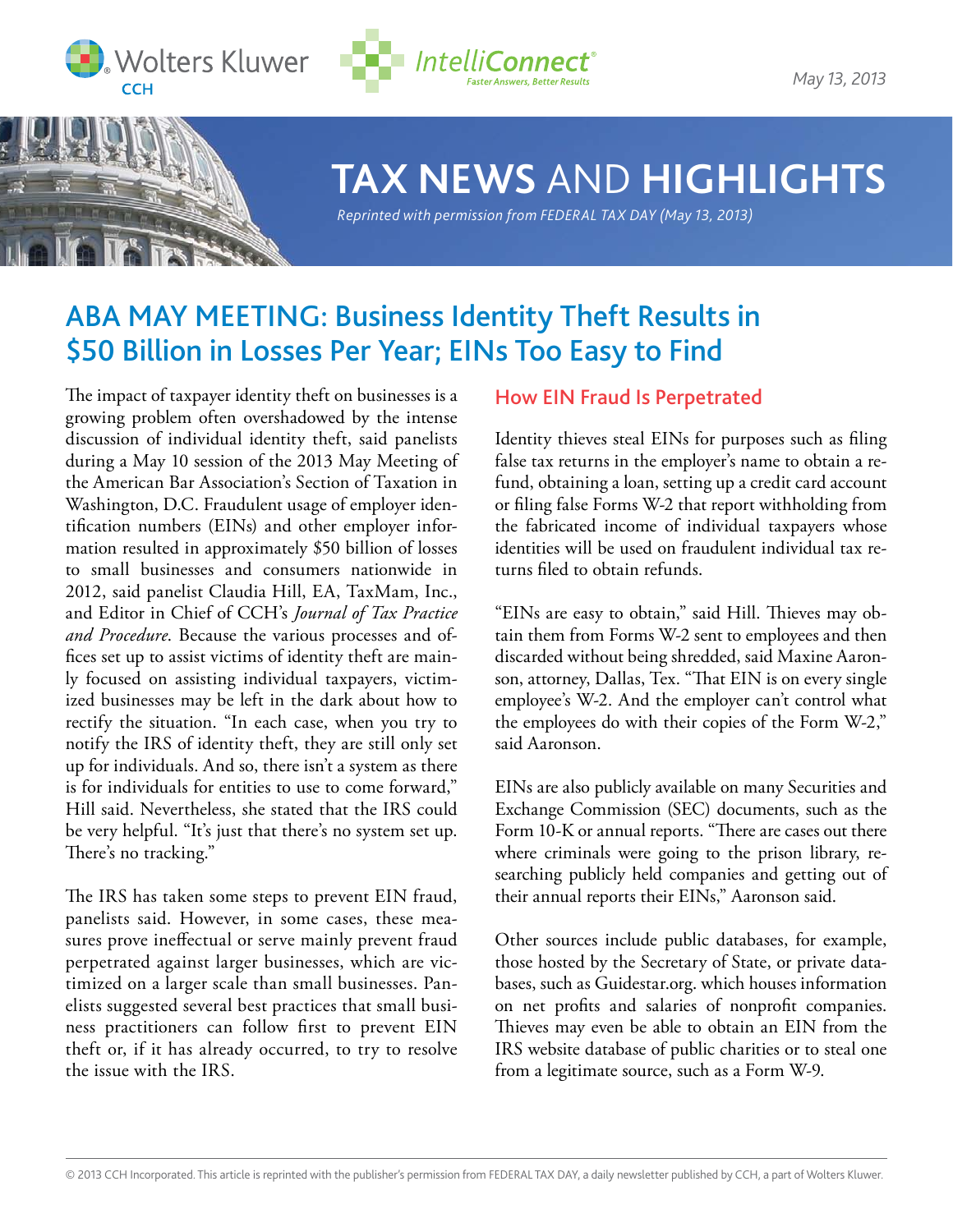Once a criminal has an EIN, he or she can create a similarly named entity and/or change the entity's address, then use the EIN to apply for a loan or credit, or commit credit card processing fraud, or file false Forms W-2 in preparation for a larger tax filing fraud scheme involving individual taxpayers.

### What the IRS Is Doing

"The EIN is controlling tax activity not just in the IRS accounts but, if you go to a state department of revenue website, every one of them posts warnings about their tax scams and their problems with EINs," said Debera Salam, director, Payroll Information and Process Services, Ernst & Young LLP. Salam mentioned that the IRS had established a matching and verification program under which the Service would suspend any potentially suspicious Forms 1040. Salam explained that, under the program, the IRS would proactively identify large companies that would potentially become victims of EIN theft and ask them for a copy of their Forms W-2 early in the year before they file with the Social Security Administration. The IRS would have the actual employer W-2 file and would run all the suspicious 1040s against the W-2 file to see if there was any indication that someone had stolen the employer's W-2 file. "That is a wonderful program," said Salam. "Unfortunately, there is no information out on the website. There is no way for a company to say, "Hey, I'm vulnerable; I want to volunteer.""

National Taxpayer Advocate Nina Olson stated that the program had been in existence for several years. However, the IRS lacks the manpower and budgetary resources to extend the program to small businesses. "We lost \$1 billion from our budget since 2010…and there just aren't the human beings to do that work," Olson said.

#### Best Practices

Businesses could take numerous precautions to prevent EIN theft, panelists said. Olson advised small businesses that had hire payroll companies to check the IRS Electronic Federal Tax Payment System (EFTPS) to verify that the payroll company had actually made the payments. "It's very important for your clients to

check regularly," she said. "Check that those payments have in fact been made. That's another way of just making sure that, even if this entity looks very reputable, that they're not doing something with your payments and embezzling them."

Aaronson referred businesses to the Business Identity Theft Resource Guide published by the Colorado Secretary of State. The guide suggests several best practices for businesses seeking to protect both themselves and their clients. Among them:

- Shred unnecessary business records to prevent identity theft from taking place offline;
- Keep documents and records in a secured location, possibly in a locked filing cabinet;
- Sign up to receive electronic alerts from bank accounts, credit cards and other parties;
- Do not share EINs with unverified parties;
- Do not send unencrypted financial documents, account numbers, or other taxpayer information through the Internet; and
- **Monitor your business's credit report.**

If a business does find that its EIN has been stolen, Hill suggested to still notify the IRS. "Go through the normal process that you would for the individual," she advised.

Hill suggested first contacting the IRS Accounts unit to make sure that the returns filed using the EIN were correct. Next, she recommended going to the EIN unit, which is responsible for issuing the EINs in the first place, and have an alert put on the account. Third, she suggested using the Form 14039, Identity Theft Affidavit, used by individual identity theft victims, but indicating on the form that it concerns entity identity theft. Fourth, Hill stated the business should contact the Federal Trade Commission (FTC) and look at the resources on the FTC website.

If possible, a victim should fill out a police report. Hill acknowledged, however, that many local law enforcement officials do not generally pay much attention to an identity theft claim. "Many local municipalities don't have extra resources to take a police report when they believe there is no crime that has been committed

<sup>© 2013</sup> CCH Incorporated. This article is reprinted with the publisher's permission from FEDERAL TAX DAY, a daily newsletter published by CCH, a part of Wolters Kluwer.